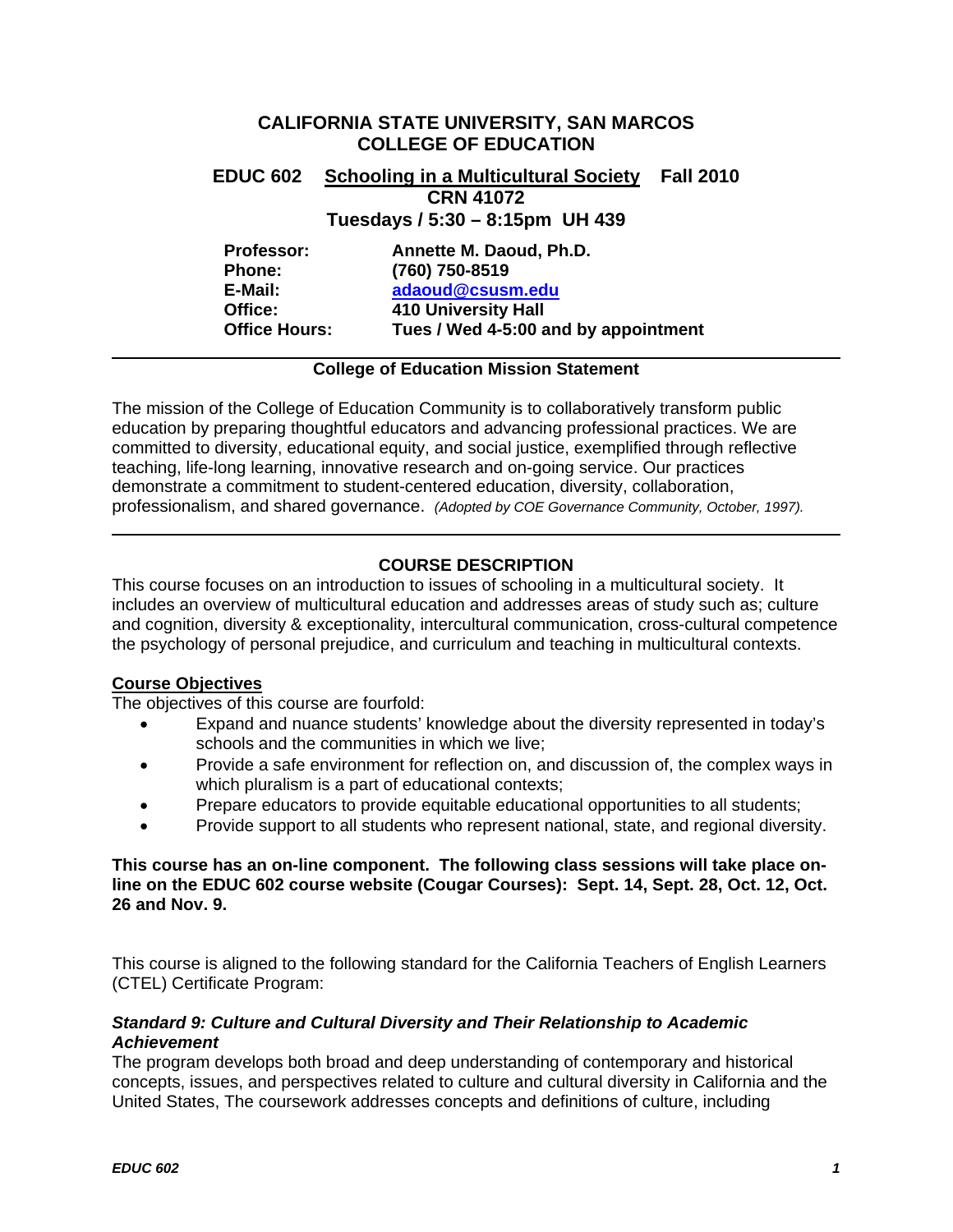universal features of cultures (e.g., ethnocentrism, acculturation, cultural pluralism and congruence, intra-group and intergroup differences, impact of geography on cultural forms and practices). The coursework requires candidates to explore how cross-cultural contact and acculturation are affected by issues of power and status, psychological and social-emotional issues, and by social and economic factors. The program requires candidates to develop an understanding of major demographic trends related to linguistic and cultural diversity, as well as current trends and features of migration and immigration in California and in the United States. The coursework teaches candidates to develop conceptual understanding and requires them to demonstrate applied knowledge of cultural similarities and differences in communication styles, strategies for fostering positive cross-cultural interactions among culturally diverse students, and challenges involved in cultural contact. The coursework also requires candidates to analyze how this knowledge can be directly applied to instruction of English Learners in order to support student development and learning.

## *Standard 10: Culturally Inclusive Instruction*

The program provides candidates with conceptual understanding of culturally inclusive instruction and the important role that culture plays in school and classroom settings, and teaches candidates strategies on how to acquire in-depth knowledge of English learners' home cultures and cultural experiences. The program requires candidates to examine their own cultural beliefs, attitudes, and assumptions and how this assumptions impact student learning and achievement. The coursework has candidates demonstrate how to apply this knowledge to create culturally inclusive learning environments in the classroom and school (e.g., setting high expectations for all students, having high levels of respect for cultural and linguistic diversity). The program teaches candidates how to apply culturally responsive practices that involve families and the community in decision-making processes and in students' learning. The program requires candidates to demonstrate understanding of the features, goals, and outcomes of different approaches to multicultural curriculum and how to implement strategies that reflect an inclusive approach with regard to students cultural and language backgrounds. Candidates are taught how to apply knowledge of culturally influenced learning styles and to apply knowledge of English learners' cultural backgrounds and experiences to instructional planning and implementation.

## **GENERAL CONSIDERATIONS Outcomes and Standards**

The context for, and scope of this course is aligned with standards for the California Teachers of English Learners (CTEL) which leads to CLAD certification, as articulated by the California Commission on Teacher Credentialing (CTC), and as approved by the faculty of the College of Education in development of the program approval documents. Further consideration has been given to the alignment of standards for multicultural education as articulated by the National Council for Accreditation of Teacher Education (NCATE), the Interstate New Teacher Assessment and Support Consortium (INTASC), and the National Board for Professional Teaching Standards (NBPTS).

## **Students with Disabilities Requiring Reasonable Accommodations**

Students with disabilities who require reasonable accommodations must be approved for services by providing appropriate and recent documentation to the Office of Disable Student Services (DSS). This office is located in Craven Hall 5205, and can be contacted by phone at (760) 750-4905, or TTY (760) 750-4909. Students authorized by DSS to receive reasonable accommodations should meet with their instructor during office hours or, in order to ensure confidentiality, in a more private setting.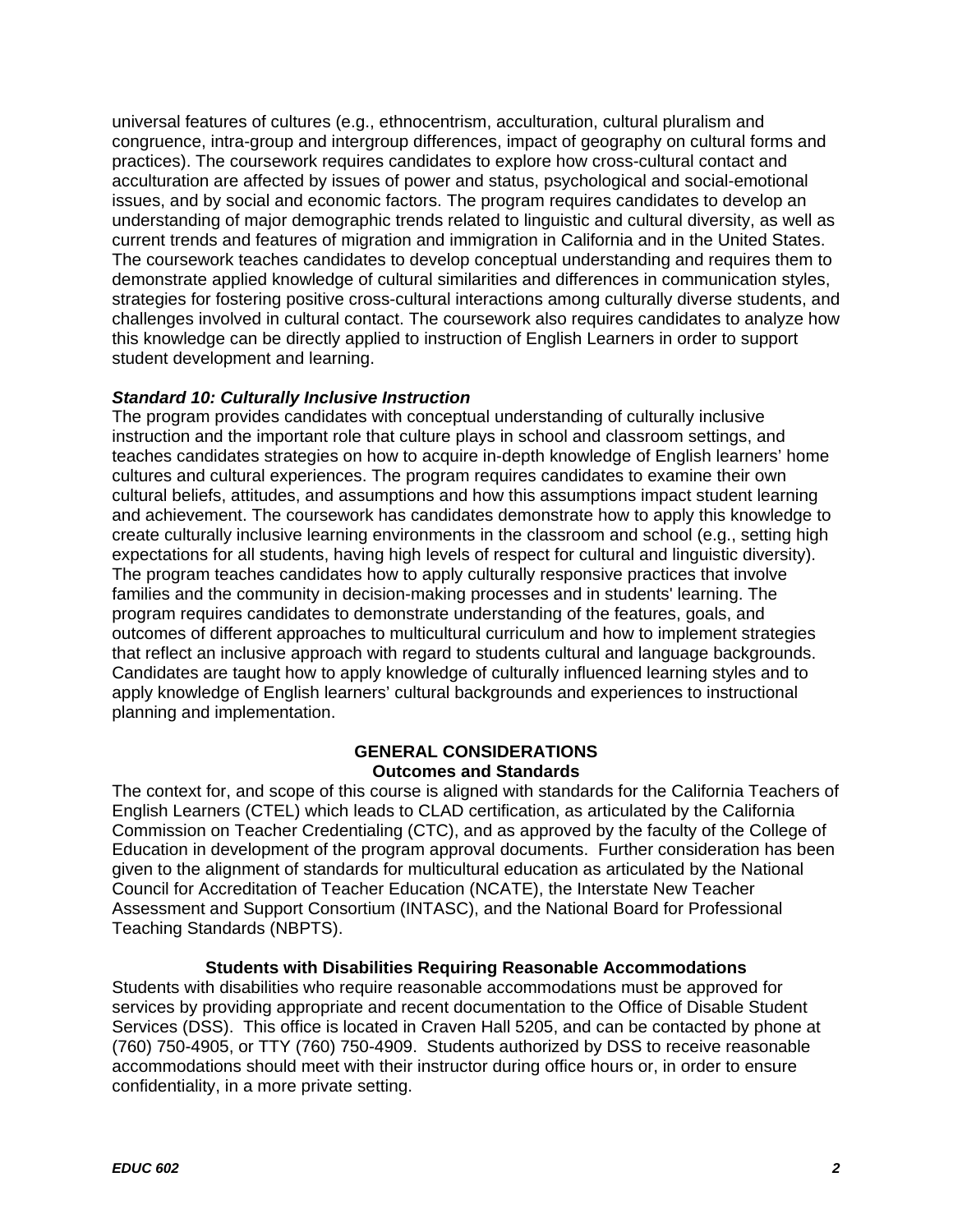## **CSUSM Academic Honesty Policy**

"Students will be expected to adhere to standards of academic honesty and integrity, as outlined in the Student Academic Honesty Policy. All written work and oral presentation assignments must be original work. All ideas/materials that are borrowed from other sources must have appropriate references to the original sources. Any quoted material should give credit to the source and be punctuated with quotation marks.

Students are responsible for honest completion of their work including examinations. There will be no tolerance for infractions. If you believe there has been an infraction by someone in the class, please bring it to the instructor's attention. The instructor reserves the right to discipline any student for academic dishonesty in accordance with the general rules and regulations of the university. Disciplinary action may include the lowering of grades and/or the assignment of a failing grade for an exam, assignment, or the class as a whole." Incidents of Academic Dishonesty will be reported to the Dean of Students. Sanctions at the University level may include suspension or expulsion from the University.

## **Plagiarism:**

As an educator, it is expected that each student will do his/her own work, and contribute equally to group projects and processes. Plagiarism or cheating is unacceptable under any circumstances. If you are in doubt about whether your work is paraphrased or plagiarized see the Plagiarism Prevention for Students website<http://library.csusm.edu/plagiarism/index.html>. If there are questions about academic honesty, please consult the University catalog.

## **Appeals**

Every student has the right to appeal grades, or appeal for redress of grievances incurred in the context of any class. Disputes may be resolved informally with the professor, or through the formal grades appeal process. For the latter, consult Dr. Stall, Associate Dean.

#### **Writing**

Writing requirements for this class will be met as described in the assignments. Every course at the university, including this one, must have a writing requirement of at least 2500 words.

## **College of Education Attendance Policy**

Due to the dynamic and interactive nature of courses in the College of Education, all students are expected to attend all classes and participate actively. At a minimum, students must attend more than 80% of class time, or s/he **may not receive a passing grade** for the course at the discretion of the instructor. Individual instructors may adopt more stringent attendance requirements. Should the student have extenuating circumstances, s/he should contact the instructor as soon as possible. (*Adopted by the COE Governance Community, December, 1997*).

## **COURSE REQUIREMENTS**

#### *NOTE: I RESERVE THE RIGHT TO CHANGE, ADD TO, OR DELETE ANY MATERIAL OR ASSIGNMENT FROM THE COURSE.*

This course is structured as a graduate-level seminar. The success of a seminar is dependent upon each and every participant being prepared. My role will be to "facilitate" and to intervene as necessary to prompt a topic. I do not intend to lecture each week, or to be the focus of the class. You will work to develop your **knowledge base** through the readings, discussions and presentations.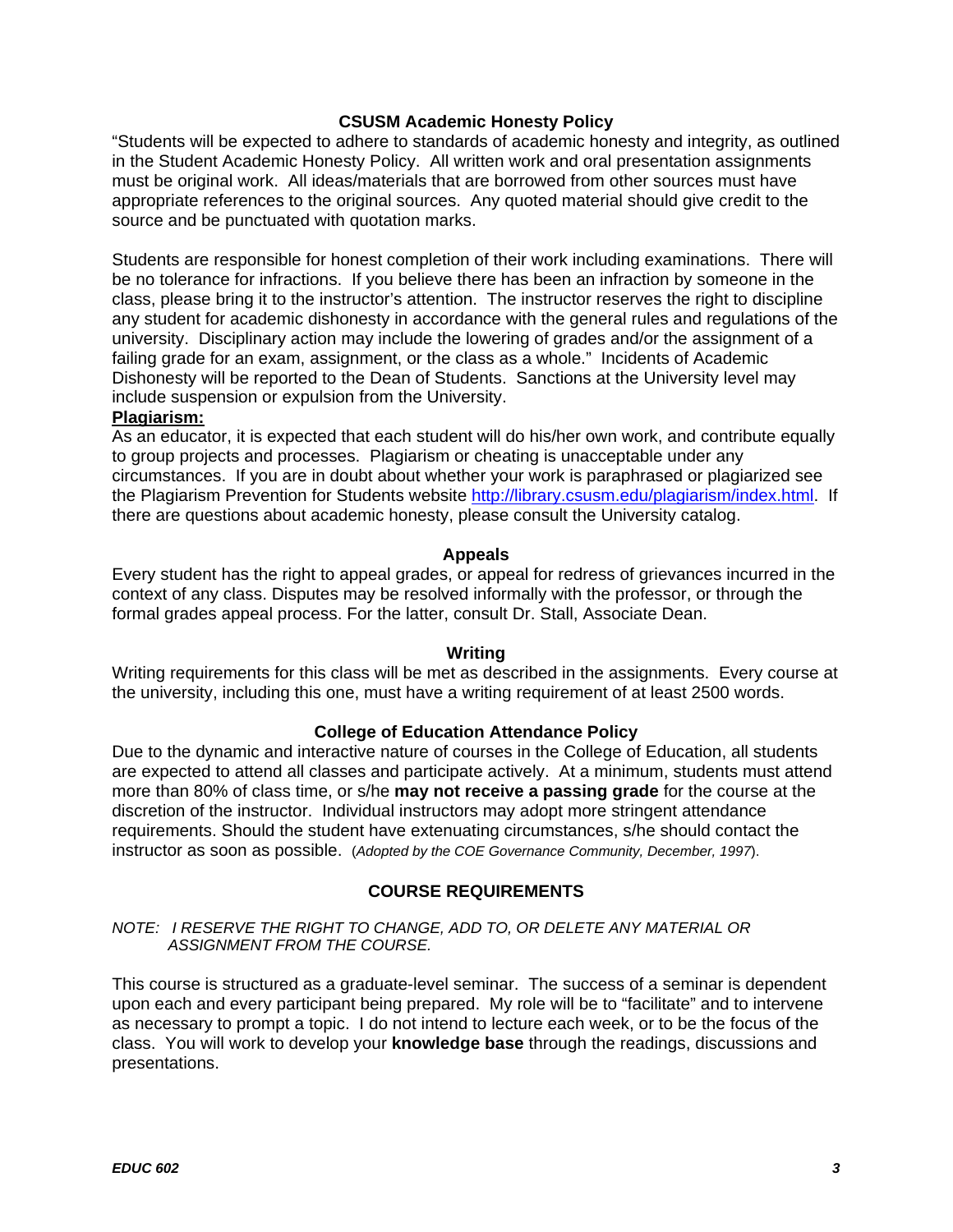## **Required Texts**

- Bennett, C. (2011). Comprehensive Multicultural Education: Theory and Practice. Seventh<br>Edition. Boston. MA: Pearson / Allyn & Bacon. [ISBN 13-978-0-13-704261-6 Edition. Boston, MA: Pearson / Allyn & Bacon.
- Wink, J. (2011). *Critical Pedagogy: Notes From the Real World*. Forth Edition. Boston, MA: Pearson / Allyn & Bacon. **ISBN 13-978-0-13-702873-3**

Selected Readings available on the EDUC 602 course website (Cougar Courses).

## **Grading Policy**

All assignments are due on the dates indicated below. Assignments turned in late will not receive full credit. Please manage your time and plan accordingly. Assignments must be typewritten, double-spaced and with standard margins unless completed in class. It is expected that all assignments will reflect university level composition.

The following grading scale will be used:

| $92-100$ | A:    | $82 - 87$ | B:      |
|----------|-------|-----------|---------|
| $90-91$  | - A-: | $80 - 81$ | В-      |
| 88 - 89  | - B+: | 79-below  | Failing |

## **DESCRIPTION OF ASSIGNMENTS**

## **1. Class Participation** 10 **points**

You are expected to attend all class sessions and participate actively in discussions and activities both on-line and in-class. In order to do so, you are expected to complete all required readings by the assigned date. *Missing more than one class, in person or on-line will result in a lower grade.* Being consistently late and/or leaving class early can also lower your grade. These measures should be viewed as taking appropriate individual responsibility for one's own learning in a democratic, collaborative and reciprocal-learning environment.

## **2. Discussion Leader / On-Line Reading Discussions 15 points**

Individually or in pairs, students will lead a class discussion on assigned readings, choosing the aspects they wish to highlight in the readings for the discussion. *Each student or pair of students will write out 1-2 questions that reference the assigned reading to post to Cougar Course website to lead their discussion.* Students may be asked to be discussion leaders multiple times during the semester. *Discussion Leader: 5 points / Participation in On-Line Discussions: 10 points* 

## **DUE on the EDUC 602 Cougar Course website: Sessions 3 (9/14), 5 (9/28), 7 (10/12), 9 (10/26), 11 (11/9)**

## **3. Multicultural / Social Justice "Hot Topics" 10 points**

Individually or in pairs, students will have the opportunity to present a "hot topic" in the area of multicultural education / social justice and equity of their choosing to the class. You might consider a hot topic that is going on at your school site (for example, the achievement gap) and look at what is being said about this topic from multiple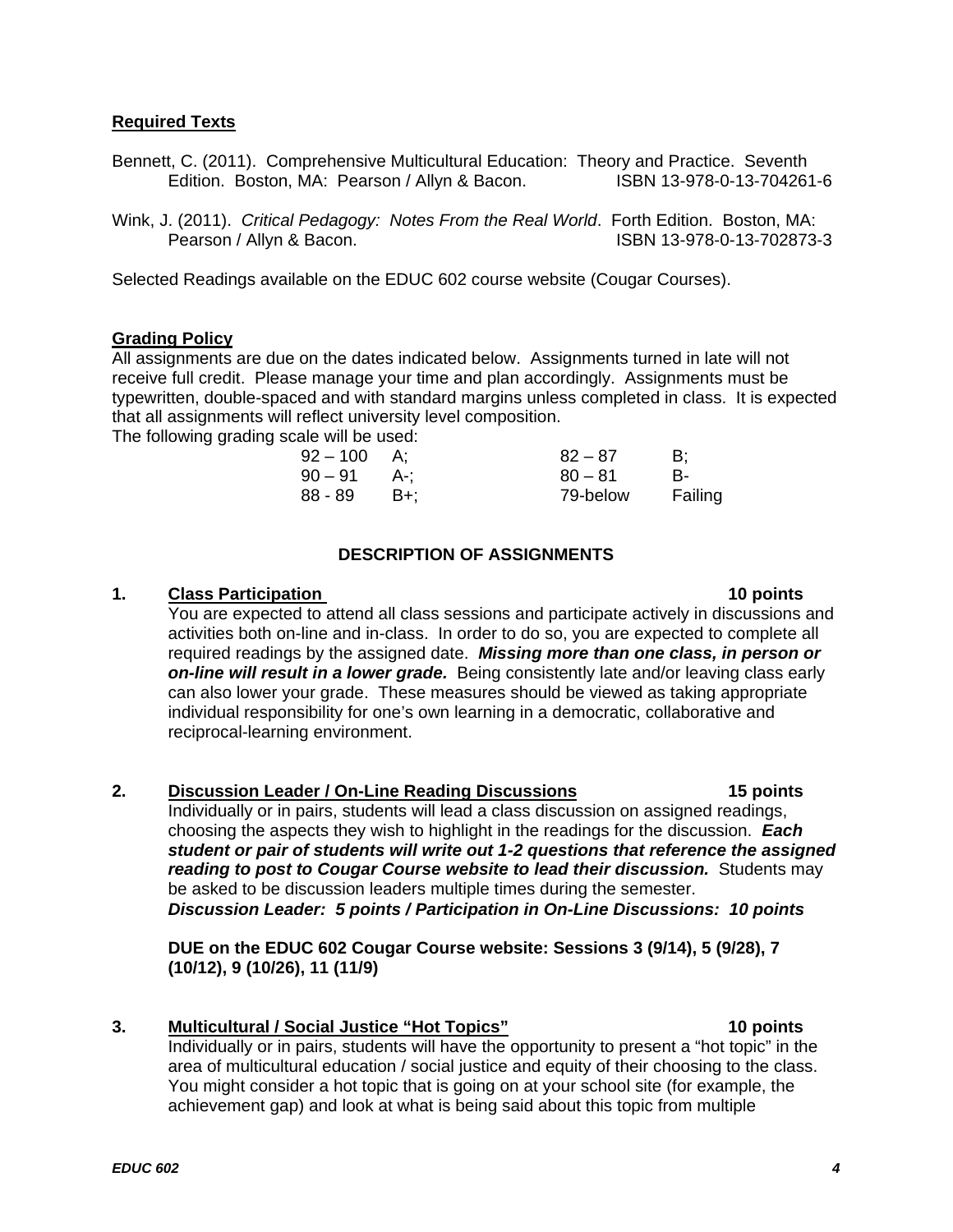perspectives. Information provided in your presentation may help class members clarify the direction of their annotated bibliography or impact their social justice action plans.

You can find ideas for hot topics on the following websites:

| CA Dept. of Education                         | <b>North County Times</b> | San Diego Union Tribune   |
|-----------------------------------------------|---------------------------|---------------------------|
| www.cde.ca.gov                                | www.nctimes.com           | www.signonsandiego.com    |
| <b>Education Week</b>                         | <b>Rethinking Schools</b> | <b>Teaching Tolerance</b> |
| www.edweek.com                                | www.rethinkingschools.com | www.tolerance.org         |
| <b>ERIC Database</b><br>www.library.csusm.edu |                           |                           |

*Posting an MCE / SJE "hot topic (with question):" 5 points / Participation in the On-line Discussion: 5 points* 

**DUE on the EDUC 602 Cougar Course website: Sessions 3 (9/14), 5 (9/28), 9 (10/26) and 11 (11/9)** 

## **4. ELD Literacy Intervention Plan 20 Points**

The purpose for this assignment is for you to look at student achievement of culturally and linguistically diverse students over time to determine what happens to students within a system. The purpose is not to examine and criticize your school district. It is to look at opportunities made available to or denied children who are culturally and linguistically diverse.

## **Components of the project**

*Population:* Select a group of ethnically and linguistically diverse students in a grade level who have attended your school for at least three years. Do a review of their school history and success or lack of success.

*Data collection*: Consider the following:

- Testing process when the children entered school. Were they tested? Which test was used? Tested in their primary Language? In English? What were the scores? What do the scores mean?
- Placement issues. Where were the children placed? What kinds of classrooms?
- Services received: What kind of services did the children receive? Were any referred to Special Education? Why? Are any in the SST process? Why? How many have been placed in special education?
- Re-classification: Were the children ever re-classified? What process was followed and is typically followed in your district?
- Look at the grades the children received over three years and look for patterns in terms of achievement. Match the history of each child with the present achievement of each child. Are there differences? What growth occurred? Have their CELDT scores increased? Plateaued?
- Analyze the data that you have collected and discuss how these students have progressed through the system.
- Factors of retention: Were these students retained? How many? Why?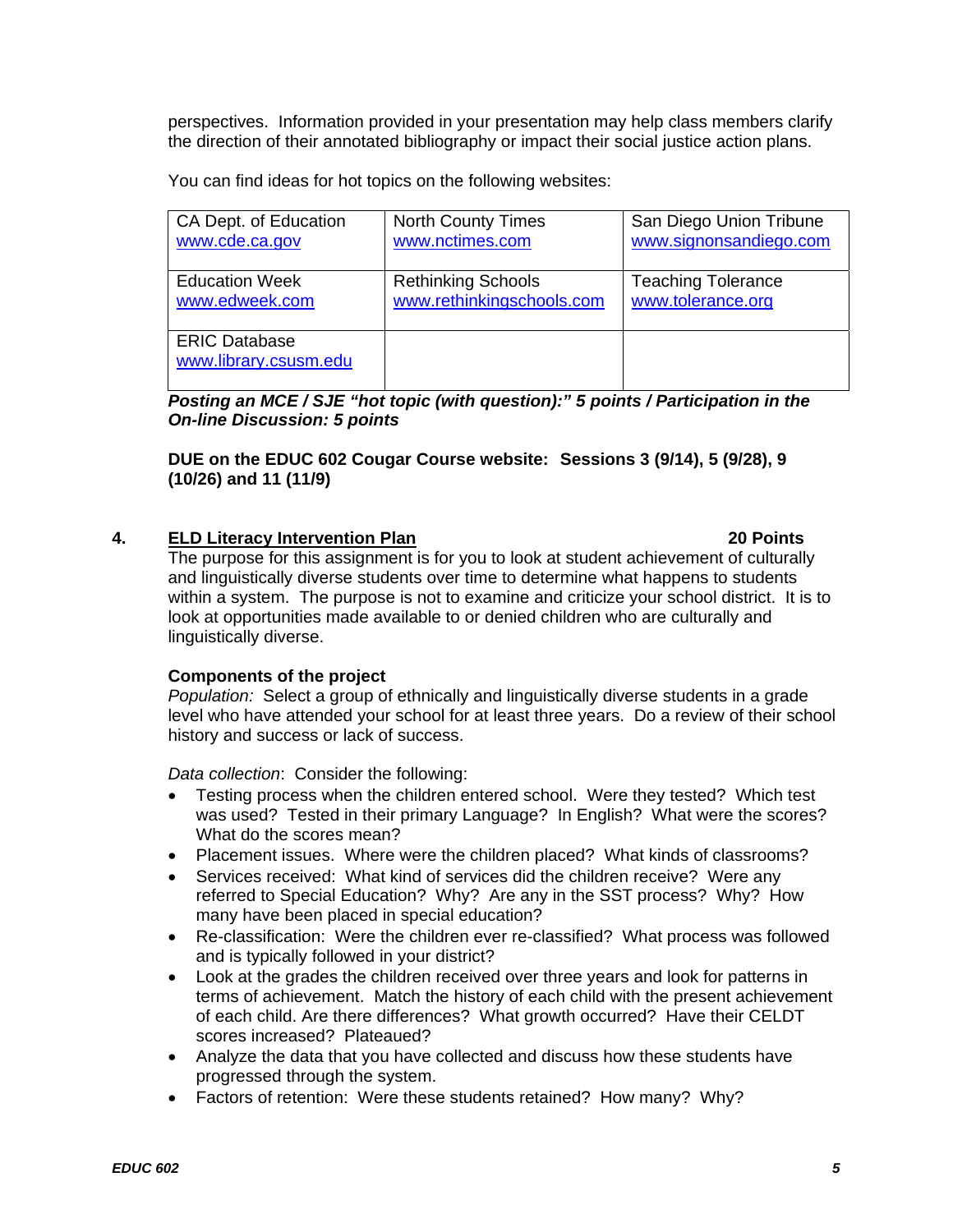*Details*: Develop a literacy (listening, reading, writing and oral) plan for these children. What would you do to ensure equal access to grade level curriculum for these children? How will the state adopted materials be used to support academic growth? What additional support do these students need? How will you ensure that will happen? What support and accountability will be necessary to ensure equal access and success?

#### *Successful completion of this assignment fulfills the following requirements: 1. CTEL Standards 9 and 10. Students must post this assignment to their CTEL Portfolio as evidence they have met these standards.*

- *2. "Add On" Level I Mild/Moderate and Moderate/Severe Education Specialist Credential for candidates who do not hold a SB 2042 preliminary credential or a CLAD certificate to fulfill CCTC requirements to authorized the candidate to provide to English learners 1) instruction for English language development and 2) specifically designed content instruction delivered in English.*
- *3. The Reading Certificate requirements for Literacy masters students.*
- **DUE: Draft /Peer Feedback on EDUC 602 course (Cougar Courses) website Session 7 (10/12) / Final-Session 8 (10/19)**

# **5. Multicultural Resources / Annotated Bibliographies 20 points**

Each student will collect **3-4 peer-reviewed (minimum) multicultural resources** related to your area of emphasis. The multicultural resources you collect can be used as a basis for your thesis or project, or can focus on a specified topic which you can use in your classrooms, schools, and communities. Students will write an annotated bibliography for each resource using APA-style reference format which includes:

- **A brief description of the study**
- **Participants, setting and procedures of the study**
- **Methods used to collect data**
- **Results of the study**
- **•** Your analysis of the study

Each student will share his/her annotations with everyone in the class - a hardcopy for a gallery walk presentation, and electronically through the EDUC 602 course website. **DUE: Session 12 (11/16)**

# **6. Critical Pedagogy/Social Justice Action Plan 25 Points**

Your final project is to develop an individual professional action that specifically addresses your new understandings of critical pedagogy in relation to schooling in a multicultural society. Hopefully our readings of critical pedagogy will bring to the table new questions and concerns about your classroom, your students, your school, your

district, or your overall professional work. Based on these questions, develop a specific action plan that you could enact in your professional role. Our discussions throughout the semester should help you identify issues about your classroom, your students, your school, your district, the community and/or your overall professional work. Based on the issue you "name," you will develop a specific action plan that you can enact as a professional educator working towards social justice and equity.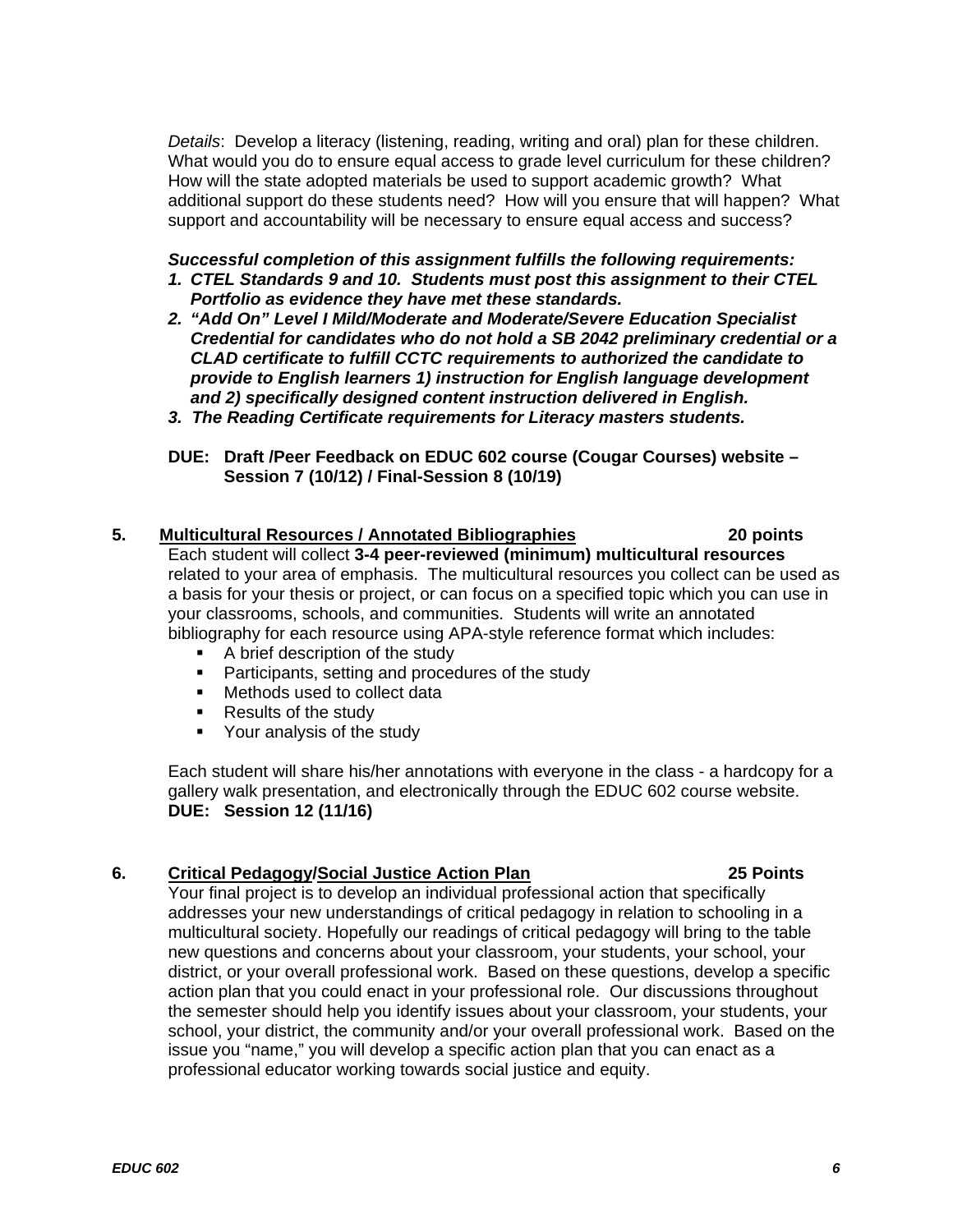Your final paper will consist of a 3-4 page paper discussing the issue you have identified (to name), your thoughts, research, discussion on the issue (to reflect critically) and a detailed description of your action plan (to act).

**DUE: Drafts will be peer-reviewed periodically, Final plans due Session 15 (12/7)** 

#### **WEEKLY READINGS / TOPICS**

NOTE: Assigned readings MUST be brought to ALL class sessions.

## **Session #1: August 31** Multicultural Education and Identity Exploration

Introductions / Syllabus Overview Conceptions / Misconceptions of Culture and Multicultural Education Identity Exploration

*In class assignment:* 

Data Café: Who Are Our Students? – Class participants analyze state, county, and local district English learner program data (i.e., SDAIE vs. ELD) to understand service options for English learners and knowledge of first and second language acquisition and how language literacy connects to second language. Review of state and federal laws related to English learners, including students eligible for special education

#### **Please download the syllabus from the COE Website and/or the EDUC 602 course site**

| Due next class: | Bennett:  | Chapter 1                                        |
|-----------------|-----------|--------------------------------------------------|
|                 | McIntosh: | Unpacking the Invisible Knapsack (Cougar Course) |

## **Sessions #2: September 7 Identity Exploration**

Exploring Our Own Biases White Privilege Moving Towards Action

*Due next class:* Bennett: Chapters 2-3 / Chapters 4-5 Multicultural / Social Justice and Equity "Hot Topics"

## **Sessions #3: September 14 Exploring Biases (Online: Cougar Course)**

Discussion of the Readings Multicultural /Social Justice "Hot Topics" Discussions

*Due next class:* English Learner Data (for group discussion and analysis of ELD Literacy Intervention Plans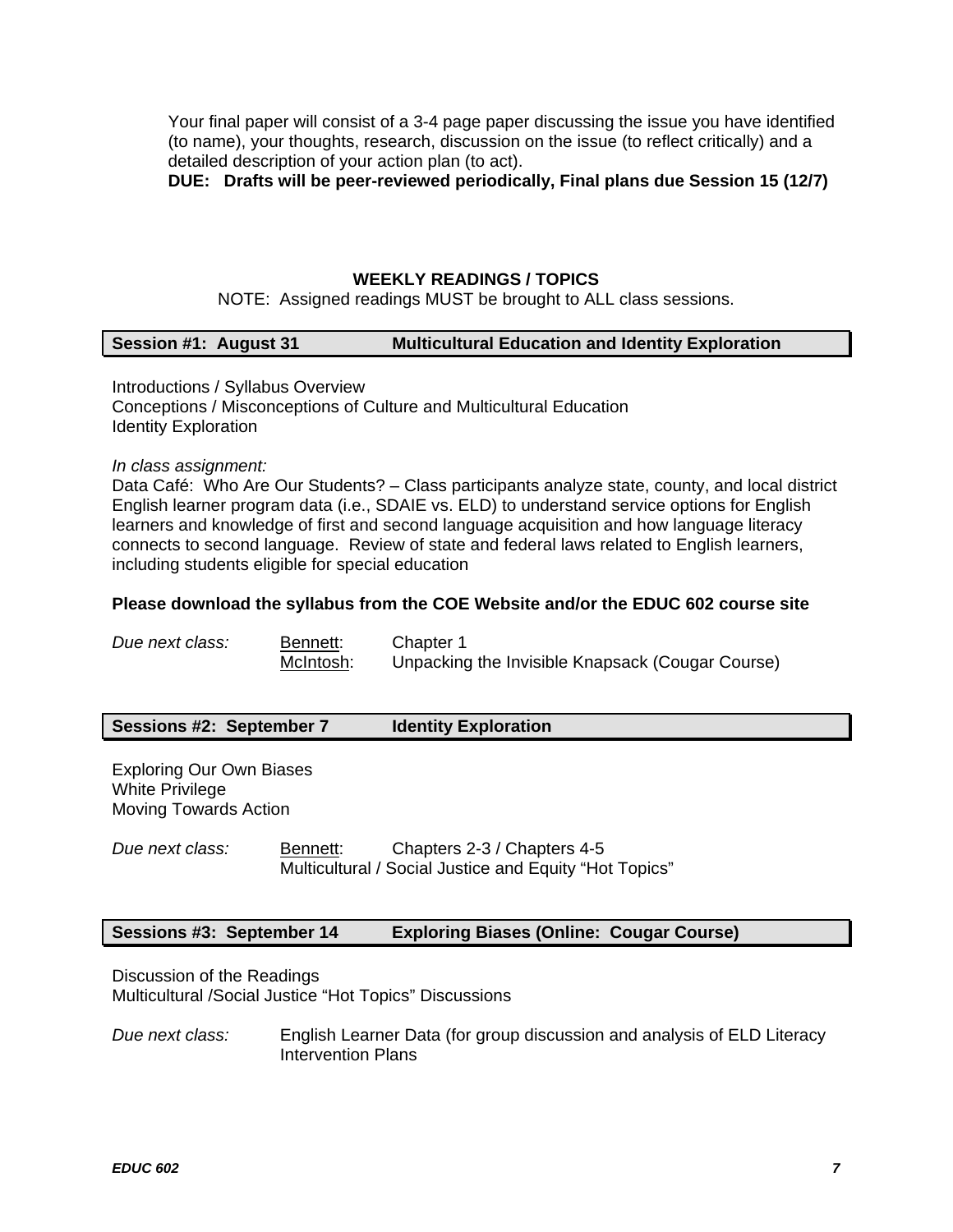## **Sessions #4: September 21 Exploring Biases / The Challenge of Change**

Culture, Race and Multicultural Teaching Prejudices, Stereotypes and Discrimination Moving Towards Action Analysis of English Learner Data

*Due next class:* Bennett: Chapters 6 and 10 Gandara & Baca: NCLB and CA's English Learners (Cougar Course) Multicultural / Social Justice "Hot Topics"

## **Sessions #5: September 28 Educational Equity (On-line: Cougar Course)**

Discussion of the Readings Multicultural /Social Justice "Hot Topics"

*Due next class:* English Learner Data (for group discussion and analysis of ELD Literacy Intervention Plans Continue to search for MCE Resources (MCE Resources / Annotated Bibliographies)

## **Sessions #6: October 5 The Challenge of Change / Educational Equity**

Teaching Culturally and Linguistically Diverse (CLD) Students A Framework for Social Justice Exploring Who We Are As Teachers

*Due next class:* Bennett: Chapters 7-8 Wink: Chapters 1-2 Draft of ELD Literacy Intervention Plan (online peer review)

#### **Sessions #7: October 12 Educational Equity (On-line: Cougar Course)**

Discussion of the Readings ELD Literacy Intervention Plan Peer Review

*Due next class:* ELD Literacy Intervention Plans Drafts of Critical Pedagogy / Social Justice Action Plans (for group discussion and analysis) Continue to search for MCE Resources (MCE Resources / Annotated Bibliographies)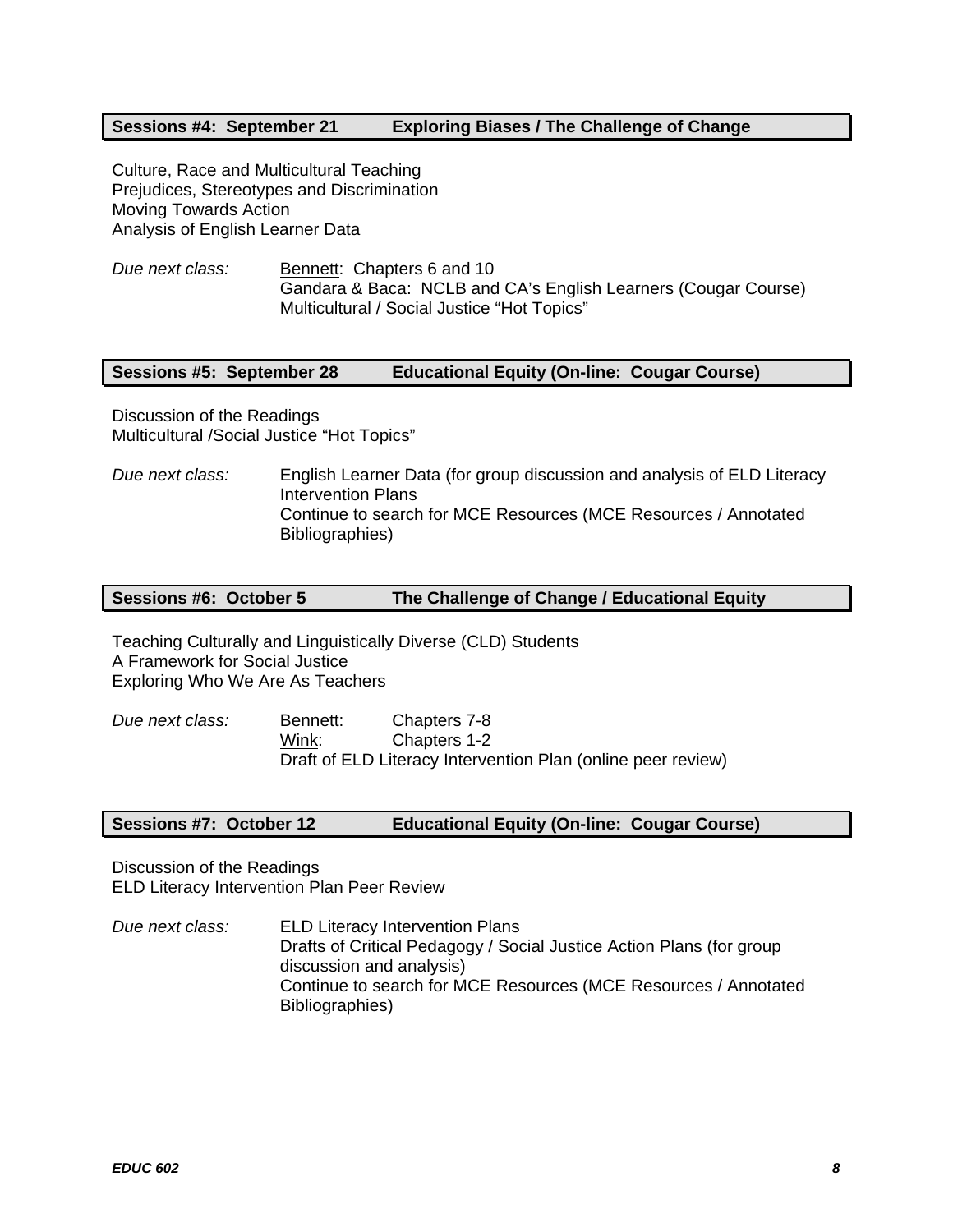## **Sessions #8: October 19 Educational Equity for English Learners**

ELD Literacy Intervention Plan Presentations Critical Pedagogy Critical Examination of English Learner data

*Due next class:* Bennett: Chapters 9 and 11 Wink: Chapters 3-4 Multicultural / Social Justice "Hot Topics"

## **Sessions #9: October 26 Critical Pedagogy (On-line: Cougar Course)**

Discussion of the Readings Multicultural /Social Justice "Hot Topics"

*Due next class:* Continue to search for MCE Resources (MCE Resources / Annotated Bibliographies) Drafts of Critical Pedagogy / Social Justice Action Plans (discussion)

## **Session #10: November 2 Critical Pedagogy / What Can I Do?**

Diverse Learning Styles Culturally Responsive Teaching Differentiated Instruction

*Due next class:* Wink: Chapter 5 Bruner: Aspiring and Practicing Leaders Addressing Issues of Diversity and Social Justice (Cougar Course) Multicultural / Social Justice "Hot Topics"

## **Session #11: November 9 Critical Pedagogy (On-line: Cougar Course)**

Discussion of the Readings Multicultural / Social Justice "Hot Topics

*Due next class:* Multicultural Resources / Annotated Bibliographies Drafts of Critical Pedagogy / Social Justice Action Plans (discussion)

#### **Session #12: November 16 Teaching for Social Justice and Equity**

Multicultural Resources / Annotated Bibliographies Presentations Teaching as a Political Act How to Teach for Social Justice Social Justice Action Plan Discussions